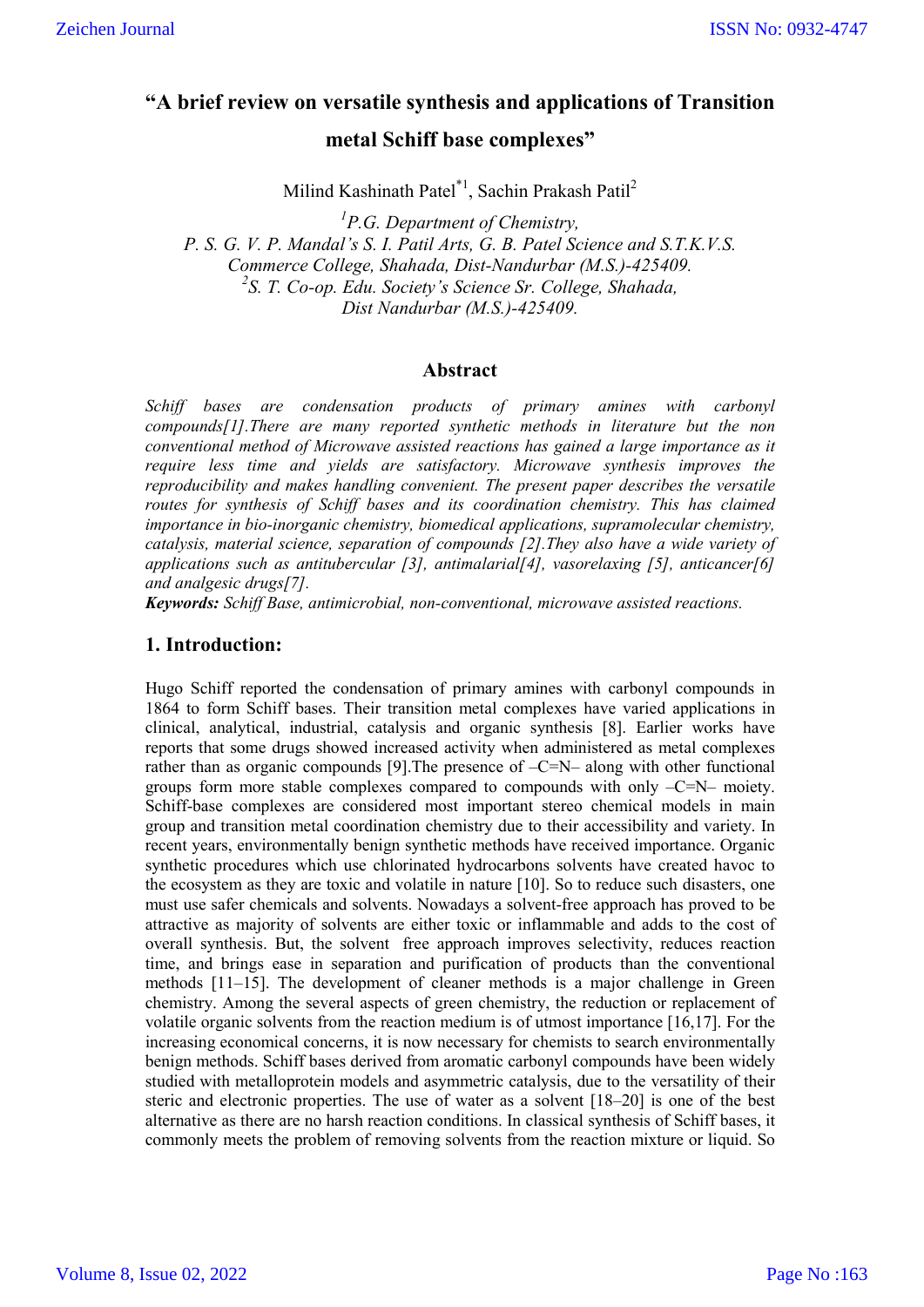Microwave-assisted reactions have been intensively investigated [21-23] and have been popularly used in organic synthesis.

# **2. Discussion:**

#### **2.1. Novel Routes of Synthesis**

Here we have taken review and presented the report of some novel and clean methods of synthesis for Schiff bases using microwave techniques:

Zhaoqi Yang et al [24] synthesized the Schiff Bases (Scheme-1) by reacting a mixture of p-toluidine and 3,4,5-trimethoxybenzaldehyde with neutral alumina and dichloromethane which was irradiated for 4 min in microwave oven. Microwave irradiation synthesis is use the least time with high yield.



#### **Scheme 1**

Eljo P Chacko et al [25] also synthesized Schiff bases by reacting a mixture of N-acetyl pethyl benzoate and hydrazine hydrate (Scheme-2) under microwave irradiation for 3 min to form the product with yield 77%.



#### **Scheme 2**

Arshi Nakvi et al [26] studied three different green methodologies for preparing Schiff bases. A mixture of 3-chloro-4-fluoro aniline and substituted benzaldehydes (Scheme-3) was stirred in 10 ml of water and crystalline product was obtained. The use of Microwave "jump start" synthesis, Grindstone "friction activated" synthesis in greener methodologies, water based reactions have a great virtue as water is cheaper medium for reactions, environmentally benign, easy to handle and without any corrosive or carcinogenic effect.



**Scheme- 3**

Atul Bendale et al [27] prepared imino methyl phenols by condensation of p-toluidine and vanillin (Scheme-4) using different methodologies in presence of U.V light, Sonicator, and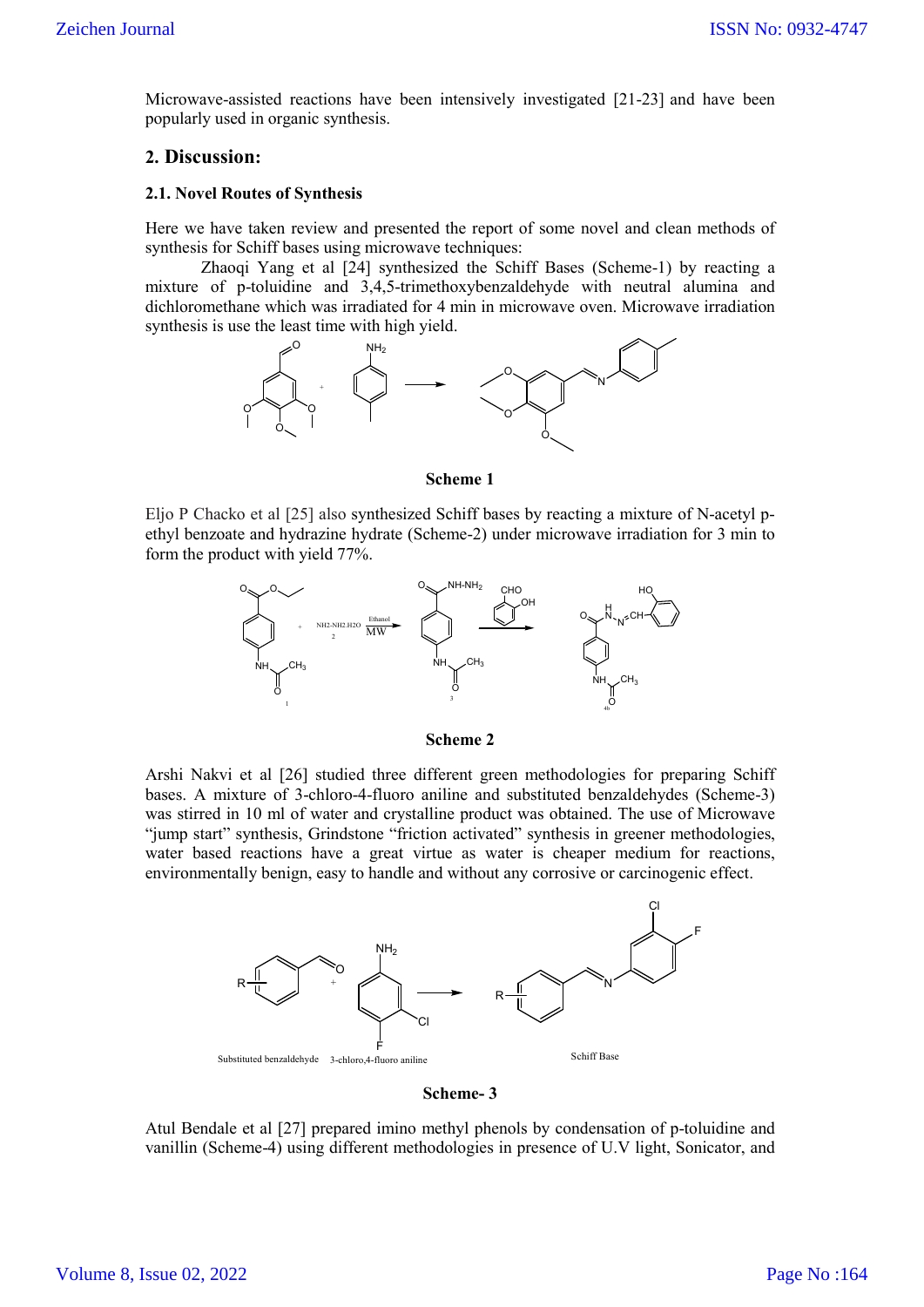mortar and pastel. Among the different methods, the use of sonicator in acetic acid as a catalyst showed maximum yield in short time.



**Scheme- 4**

B. Sindhu Kumari [28] synthesized carboxy ethyl thiophenes Schiff bases (Scheme-5). Further synthesis of metal complex was achieved by adding ethanolic solution of Lanthanide (III) chloride to the Schiff Base and mixture was irradiated for 15 min.



**Scheme- 5**

Mousumi Chakraborty [29] synthesized Schiff bases by condensation of salicylaldehyde with different substituted aromatic amines in methanol (Scheme- 6) at  $80^{\circ}$ C by microwave irradiation to give yellow colored amorphous product. The yield was increased from 48% to 72%.



## **Scheme- 6**

Suresh Patil et al [30] synthesized Schiff Bases using 4-methoxyaniline and 4-hydroxy benzaldehyde in calcined eggshells (Scheme-7). This was a new eco friendly grinding method for the synthesis of Schiff bases catalyzed by CES (heterogeneous catalyst) with a moderate to good yield.



Harshita Sachdeva et al [31] synthesized Schiff base by taking equimolar mixture of DLalanine amino acid and sub aromatic aldehyde using a mortar and pestle (Scheme- 8).

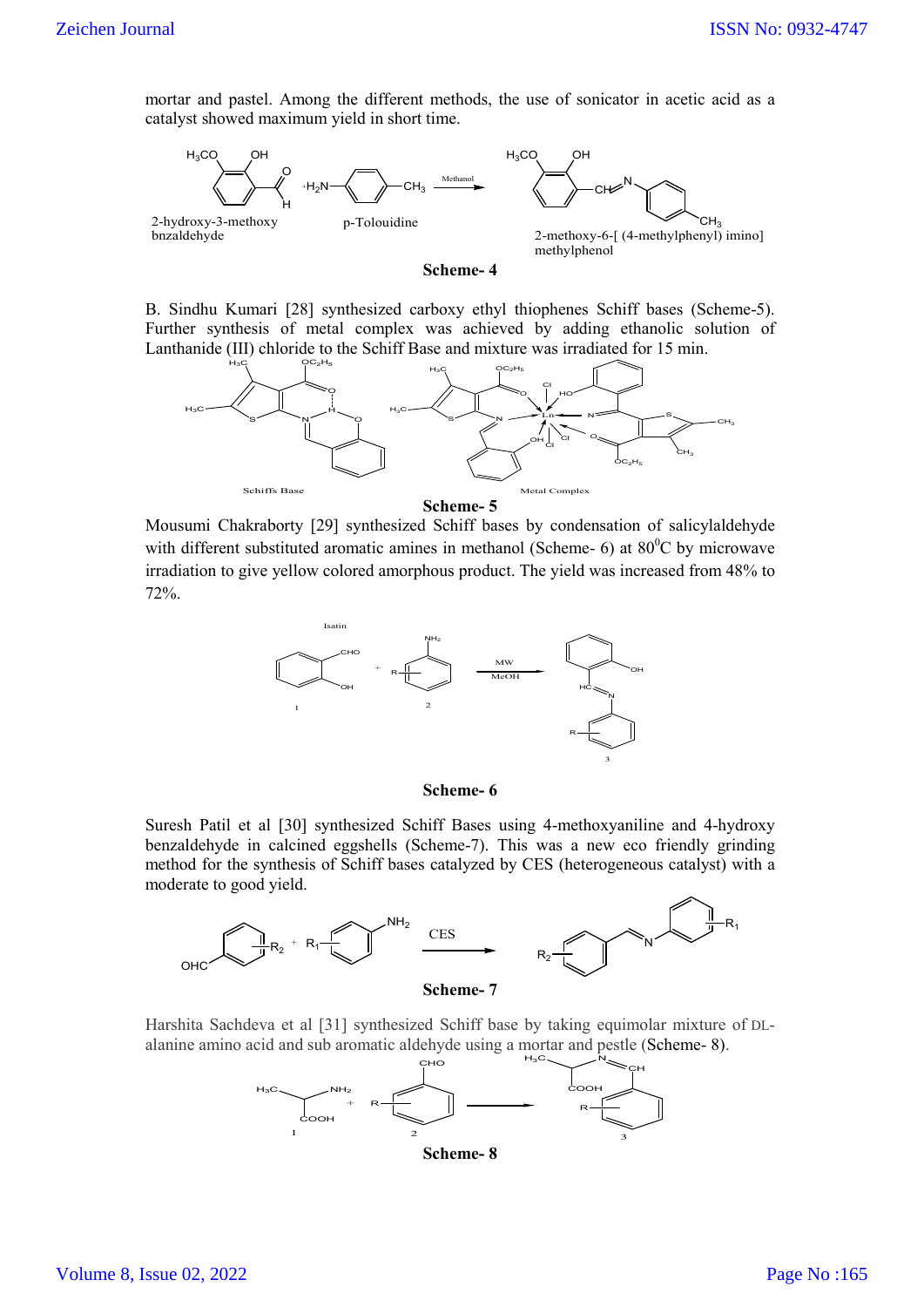J. Panda et al [32] refluxed Schiff Base of Isatin using substituted aniline (Scheme- 9) under microwave irradiation to yield 85% product.



**Scheme- 9**

Savalia R V et al [33] synthesized the Schiff's Base using equimolar mixture of p-amino phenol and salicylaldehyde by conventional and Microwave irradiation method. It was concluded that Microwave irradiation increases the yield by 20% than the conventional method.



O G. Bhusnure et al [34] synthesized Schiff base by adding amino benzoate and 5-Chloro salicyladehyde (Scheme- 11) when irradiated under microwave for 10 s to form the Schiff bases. Beta ethoxy ethanol is a polar molecule, quickly absorbs microwaves and therefore heats up under microwave-assisted solvent free conditions.





Garima Yadav et al [35] synthesized the Schiff Base by using natural acid catalyst like grapes juice, lemon juice **(**Scheme 12) and mango juice. The growing interest of fruit juice is mainly due to their enzymatic activity, acidic properties, benign environmental character and commercial availability. In near future, the chemistry of natural catalysts will attract significant research activity.



Kapadnis et al [36] synthesized Schiff Base and metal complex by grinding and Microwave irradiation methods (Scheme- 13). In Microwave irradiation method, the product obtained with only 8 min and 80.04% yield.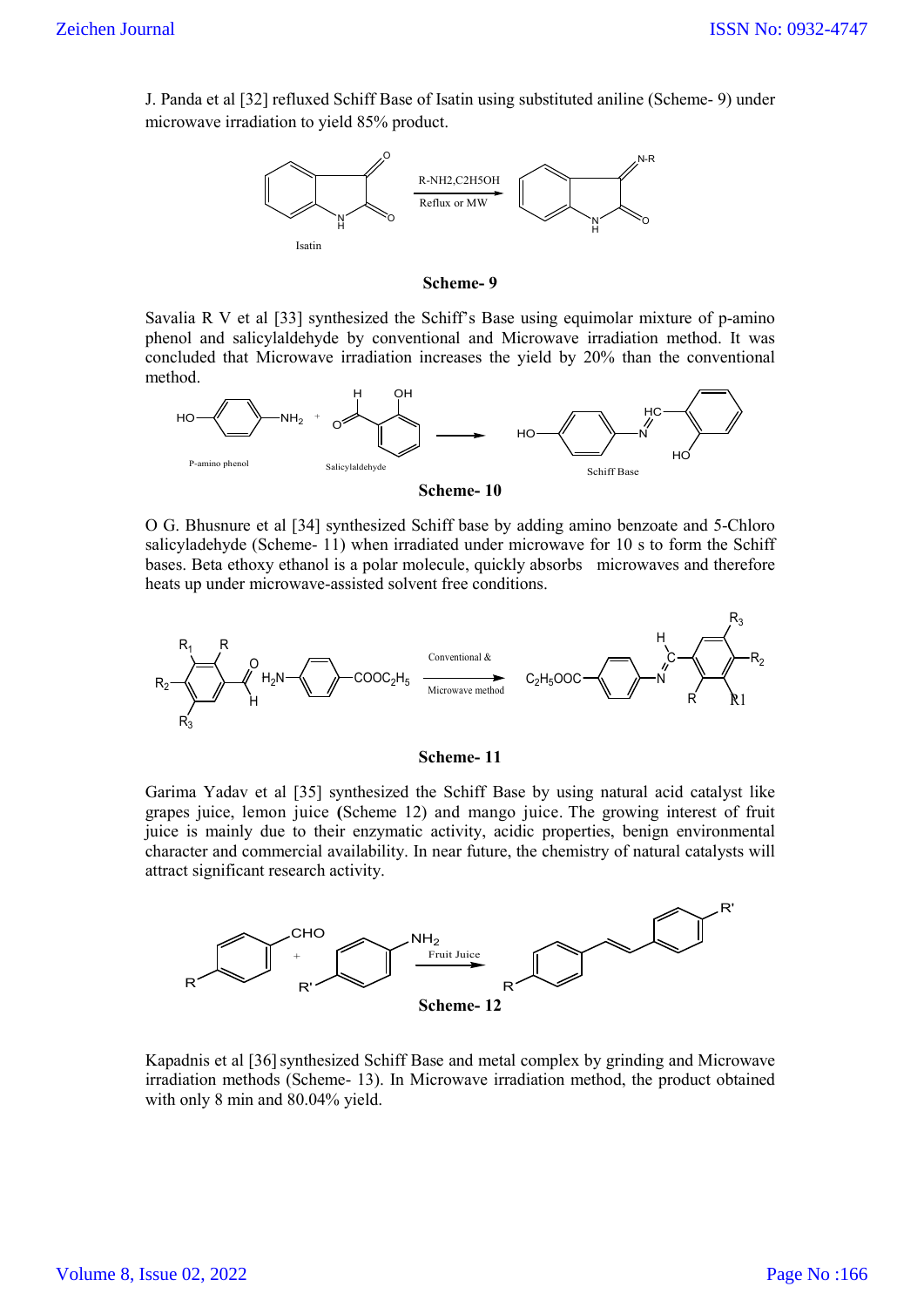

Ali Mostafa Hassan et al [37] synthesized the Schiff base by reacting phenyl urea with o-vanillin (Scheme- 14) and refluxed using Microwave irradiation which required 7-13 min short time.



#### **Scheme- 14**

# **2.2. Biological activities of Schiff bases:**

## **a) Antimalarial activity:**

Malaria is a disease found in more than 100 countries and has caused serious health problems all over the globe. Every year, 550 million people are affected by this disease, out of which around 3 million people die, 90% of them are in Africa and primarily are children [38]. Human malaria is mainly caused by P. falsiparum, P. vivax, P. ovale, and P. malariae. The female mosquito of the Anopheles genus is the vector of Plasmodium [39]. The priority for search of novel drugs and vaccines to treat malaria is in progress. Schiff bases have shown interesting moieties for the design of antimalarial agents. Ancistrocladidine is a secondary metabolite produced by plants from the families Ancistrocladaceae and Dioncophyllaceae that has an imine group in its molecular structure. It has been active against P. falciparum. Rathelot et al. [40] synthesized 5-nitroisoquinolines and investigated the in vitro activity of these compounds against P. falciparum strain. It was found to be most effective antimalarial agent to inhibit P. falciparum growth by 50%.

#### **b) Antibacterial activity**

The development in the field of bio-inorganic chemistry has increased the interest in Schiff base complexes, as many Schiff base complexes serve as promising antibacterial agents. The increasing mortality rate associated with infectious diseases is directly related to bacteria. The development of new antibacterial agents with more efficient mechanisms of action is definitely a need of the hour. Schiff bases have been recognized as promising antibacterial agents [41]. N-(salicylidene)-2-hydroxyaniline is effective against Mycobacterium tuberculosis H37Rv. The synthesis and antimicrobial activity of a series of Schiff bases derived from the condensation of 5-chloro-salicylaldehyde and primary amines has recently been reported [42]. They were most active against Pseudomonas. Bacillus subtilis and Staphylococcus aureus were sensitive to the Schiff bases. Isatin-derived Schiff bases have also been reported to possess antibacterial activity [43]. Twenty-eight bacteria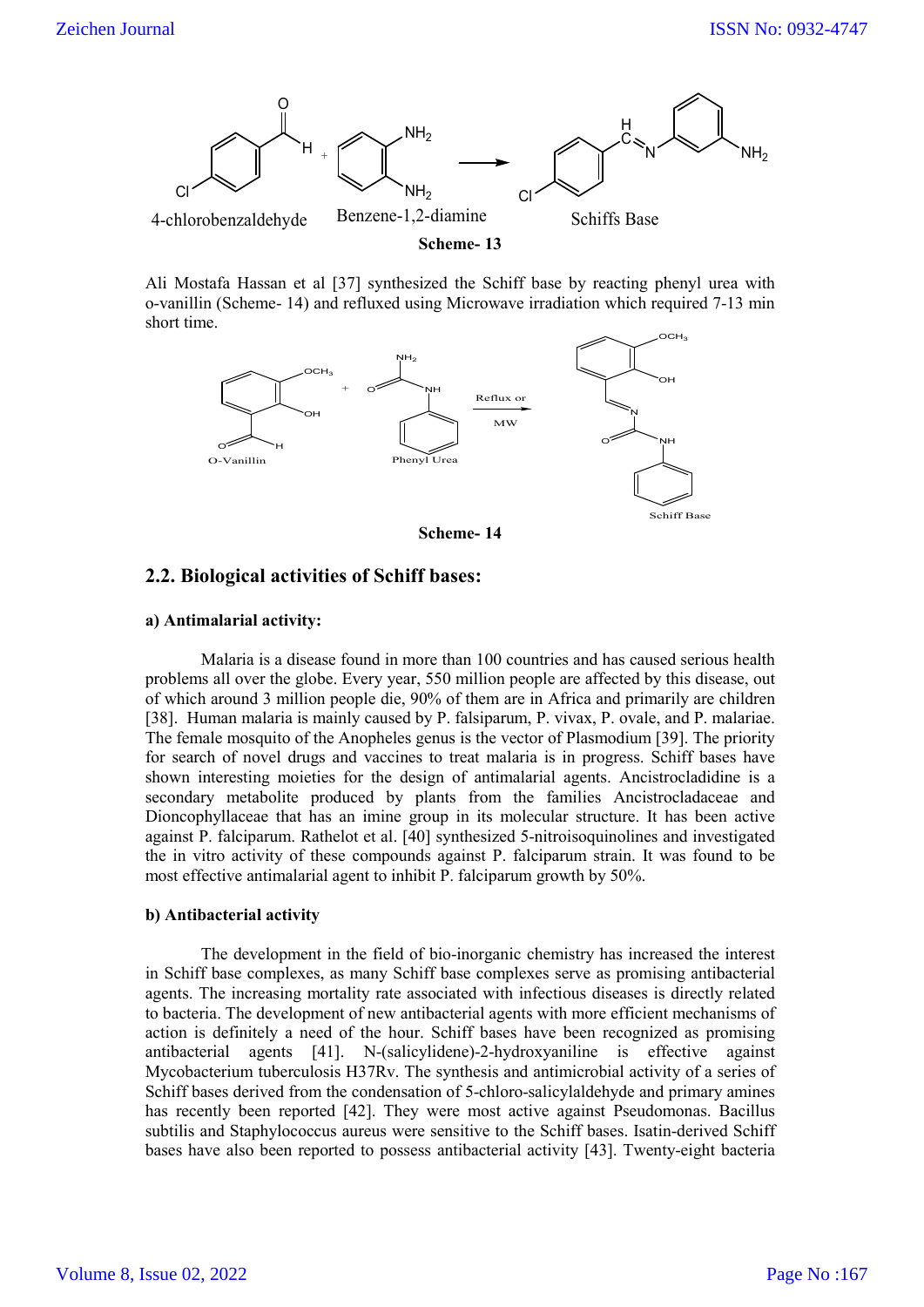of clinical interest were used in the studies performed by Pandeya and colleagues. These Schiff base were the most potent against E. coli NCTC 10418, Vibrio cholerae, Enterococcus faecalis and Proteus shigelloides. Other isatin derived Schiff bases have been described in the literature, but with no expressive antibacterial activities [44, 45]. The therapeutic safety and effectiveness for isoniazid-derived Schiff base is higher than 40,000, making this Schiff base an excellent lead for the development of antitubercular agents [46]. In 2005, Panneerselvam et al. described the in vitro antibacterial activity of eleven morpholine-derived Schiff bases against S. aureus and Micrococcus luteus. Schiff bases with a 2,4-dichloro-5-fluorophenyl moiety are also effective in the inhibition of bacterial growth. Other molecules of natural or non-natural origin that are platforms for the synthesis of Schiff bases for antibacterial activities include amino acids, coumarins, sulfonamides, or resacetophenones, aminothiazolyl bromocoumarins, crown ethers, o-phthaldehyde, or 2 aminophenol and 1,2,4-triazoles[47]. The antibacterial property of compounds representative of these classes was examined. However, they did not exhibit any notable activity.

## **3. Conclusion**

In this review article, we have discussed the recent progress in the field of Schiff bases, their structure, characterization and biological applications. The ligands and their metal complexes have a significant role in industrial and medicinal fields. Although the research on the Schiff bases is increasing day by day, a number of reports of Schiff base in antimicrobial, antiviral of clinical interest have recently been reported in many articles. But still more research is needed in the development of these metal complex drugs.

# **4. Acknowledgment**

The authors are thankful to Prof. M. N. Patil, Prof. R. S. Patil, Principal, P. S. G. V. P. Mandal's S. I. Patil Arts, G. B. Patel Science and S.T.K.V.S Commerce College, Shahada, Dist-Nandurbar (MS) for providing necessary facilities.

# **5. Conflict of Interest**

This article does not contain any conflict of interest.

# **6. References**

- *1. Abu-Hussen, J. Coord. Chem. 2006, 59,157.*
- 2. S Karthikeyan, M.; Jagadesh Prasad, D.; Poojary, B.; S. Bhat, Bioorg. Med. Chem. 2006, 14, 7482.
- *3. Singh, K.; Barwa, M. S.; Tyagi, P. Eur. J. Med. Chem. 2006, 41, 1.*
- *4. Pannerselvam, P.; Nair, R.R.; Vijayalakshmi, G.; Subramanian, E.H.; Sridhar, S.. Eur. J. Med. Chem. 2005, 40, 225.*
- *5. Sridhar, S. K.; Saravan, M.; Ramesh, A. Eur. J. Med. Chem. 2001, 36, 615.*
- *6. Pandeya, S. N.; Sriram, D.; Nath, G.; Declercq, E. Eur. J. Pharmacol. 1999, 9, 25.*
- *7. Mladenova, R., M.; Manolova, N.; Petrova, T.; Rashkov, I. Eur. Polym. J. 2002, 38, 989.*
- *8. Walsh, O. M.; Meegan, M. J.; Prendergast; Nakib, T. A. Eur. J. Med. Chem. 1996, 31, 989.*
- *9. H. Keypour, M. Rezaeivala, L. Valencia, P. Perez Lourido and H. Raza Khavasi, Polyhedron, 2009, 28, 3755.*
- *10. J. M. DeSimone, "Practical approaches to green solvents," Science, vol. 297, no. 5582, 2002, pp. 799–803.*
- *11. G. W. V. Cave, C. L. Raston, and J. L. Scott, "Recent advances in solventless organic reactions: towards benign synthesis with remarkable versatility," Chemical Communications, no. 21, 2001 pp. 2159–2169.*
- *12 C. Imrie, P. Kleyi, V. O. Nyamori, T. I. A. Gerber, D. C. Levendis, and J. Look, "Further solvent-free reactions of ferrocenylaldehydes: synthesis of 1,1 -ferrocenyldiimines and ferrocenylacrylonitriles," Journal of Organometallic Chemistry, vol. 692, no. 16, 2007, pp. 3443–3453.*
- *13. J.Metzger, "Solvent-free organic syntheses," Angewandte Chemie—International Edition, vol. 37, no. 21, , 1998, pp. 2975–2978.*
- *14. C. J. Li and T. H. Chan, "Organic syntheses using indium mediated and catalyzed reactions in aqueous media," Tetrahedron, vol. 55, no. 37, 1999, pp. 11149–11176.*
- *15. T. P. Loh, J. M. Huang, S. H. Goh, and J. J. Vittal, "Aldol reaction under solvent-free conditions: highly stereoselective synthesis of 1,3-amino alcohols," Organic Letters, vol. 2, no. 9, 2000, pp. 1291–1294.*